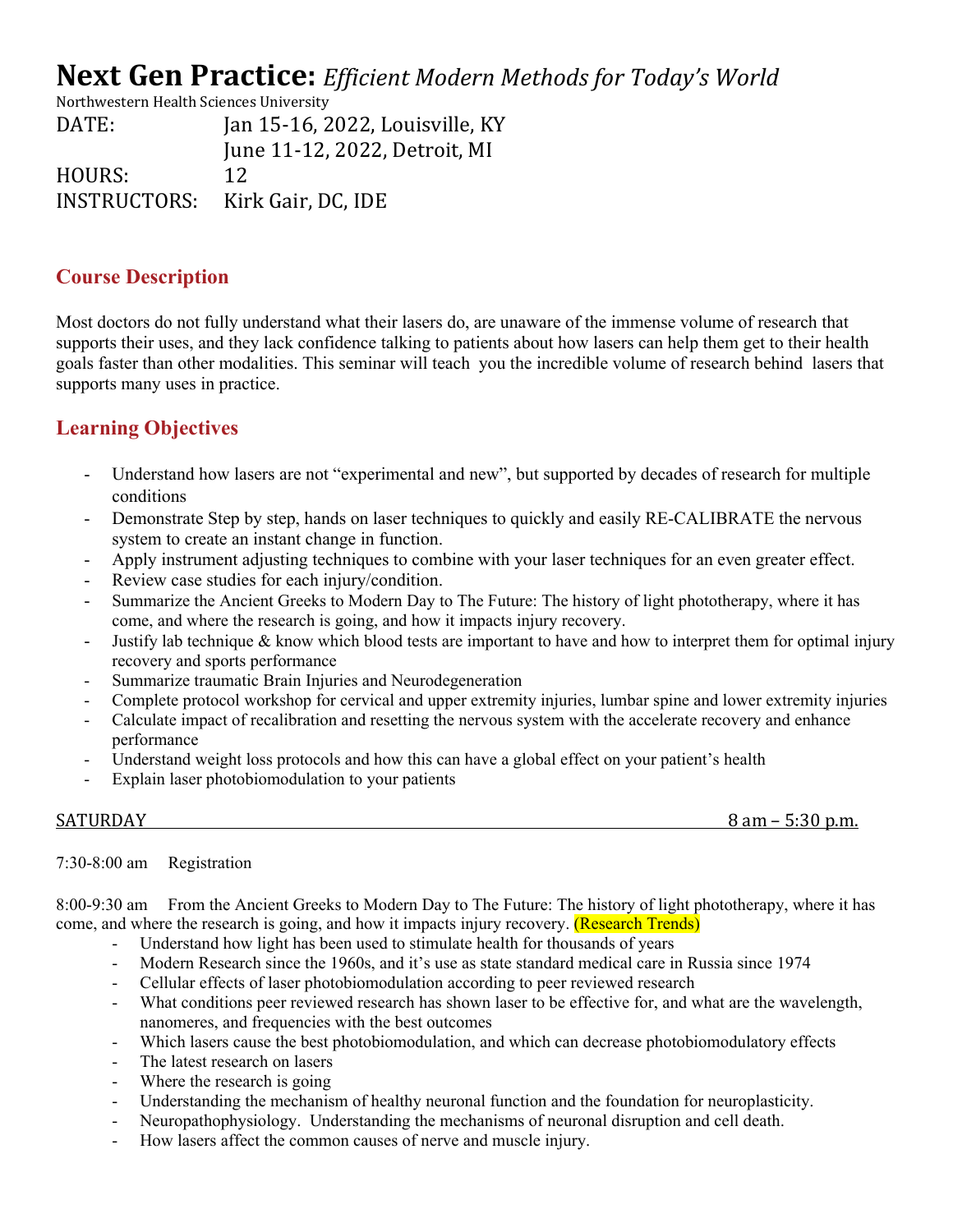9:00-9:30 am – this will not be approved – its marketing/practice building – I suggest not calling this out, and adding  $\frac{1}{2}$ hour to the topic above.

9:30-9:45 am Break

- 9:45-10:45 am Lab technique. Knowing which blood tests are important to have and how to interpret them for optimal injury recovery and sports performance. (Examination Procedures/Diagnosis)
	- Understanding why you need to see blood tests on your patients, and how not knowing this information can prevent you from getting the maximum progress
	- Which markers can be "deal breakers" for your patient's progress: Inflammatory markers, blood sugar markers, anemia markers, infection markers, etc
	- Knowing which values require a medical referral, and which ones you can support nutritionally and supplementally.
	- Patient case studies with lab reviews
- 10:45-12:30 pm Traumatic Brain Injuries and Neurodegeneration (Examination Procedures/Diagnosis)
	- Review of current research studies showing the cellular effects to provide support for TBI and neurodegenerative conditions.
	- Evaluation techniques and questionnaires
	- Review of case studies from Dr Gair's patients ranging from mild TBI to severe and the treatment protocols
	- Review of nutritional support protocols for brain injuries
	- Review of supplemental protocols

12:30-1:30 pm Lunch

1:30-2:30 pm Protocol Workshop (Examination Procedures/Diagnosis)

- Balance assessment
- Eye movement assessment
- Functional Assessments: math processing, word processing, memory
- Laser protocols
- 2:30-3:30 pm Cervical and Upper Extremity Injuries and How to Recalibrate and Reset the nervous system with the accelerate recovery and enhance performance (Examination Procedures/Diagnosis)
	- Research studies on cervical spine, shoulder injuries, elbow, and carpal tunnel and laser photobiomodulation
	- Muscle assessment techniques
	- Case studies from Dr Gair's Patients

### 3:30-3:45 pm BREAK

3:45-4:45 pm Cervical and Upper Extremity Protocol Workshop (Examination Procedures/Diagnosis)

- How cervical movements affect muscle strength and laser protocols to recalibrate and reset
- Laser shoulder protocols
- Percussor techniques and Adjustor tool techniques for these conditions

4:45- 5:30 pm Lumbar spine and Lower Extremity Injuries and How to Recalibrate and Reset the nervous system to accelerate recovery and enhance performance (Examination Procedures/Diagnosis)

- Research studies on lumbar spine, hip, knee, and ankle injuries and laser photobiomodulation
- Muscle assessment techniques
- Case studies from Dr Gair's Patients

 $SUNDAY$  8 a.m.  $-12:15$  p.m.

7:30-8:00 am Registration

8:00-9:30 am Lumbar and Lower Extremity Protocol Workshop (Examination Procedures/Diagnosis)